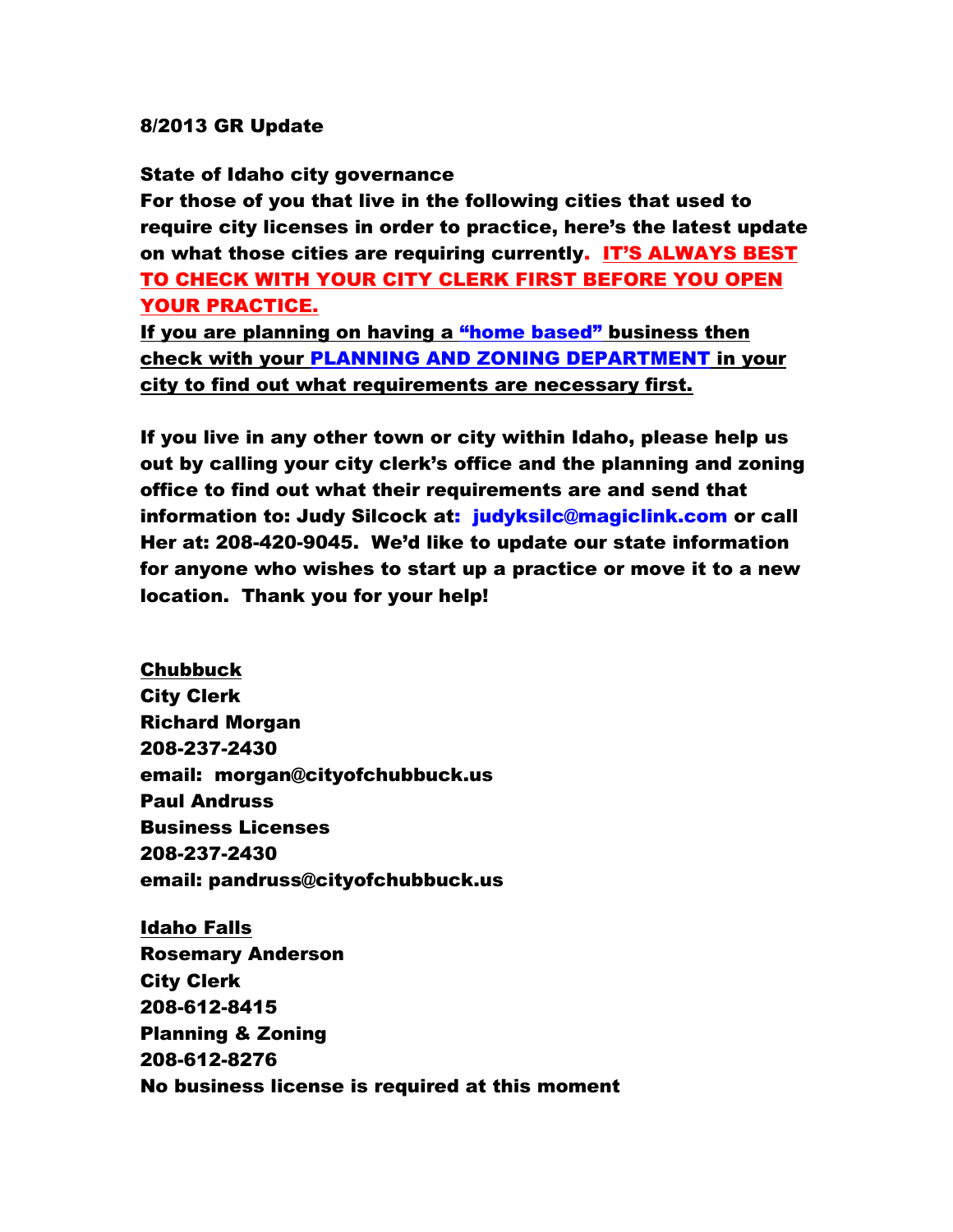## Home occupation: No permit fee necessary. Does have certain requirements

Pocatello Kim Stouse Business License Department 208-234-6285 No business license required Home (Residential) Occupational permit required through Planning and Zoning, Terry New P&Z 208-234-6500 (Public Hearing, Limited # of vehicles, signed permission up to 300 feet from all neighbors, no signs, adequate parking)

Coeur d'alene 208-769-2231 City Clerk

Requires a Business facility license \$50.00 annually. Back ground check 1 time charge only. An individual does not need a business license if you are working under someone else's establishment business lic. (should call them for clarification) Kathy Lew P & Z

[kathylew@cdaid.org](mailto:kathylew@cdaid.org)

Home occupational facility: Planning and Zoning: Needs to meet ADA Standards,

Meridian

Meridian Massage License application now says: \*All Meridian City Massage Licenses Expire July 1, 2013 Please Contact Idaho Bureau of Occupational Licensing for further information at 208-334-3233 link for Meridian City Clerk [http://www.meridiancity.org/city\\_clerk.aspx?id=2630](http://www.meridiancity.org/city_clerk.aspx?id=2630) link for copy of license app [http://www.meridiancity.org/uploadedFiles/Massage%20Therapy%](http://www.meridiancity.org/uploadedFiles/Massage%20Therapy%20License%20Application%2010-12.pdf) [20License%20Application%2010-12.pdf](http://www.meridiancity.org/uploadedFiles/Massage%20Therapy%20License%20Application%2010-12.pdf)